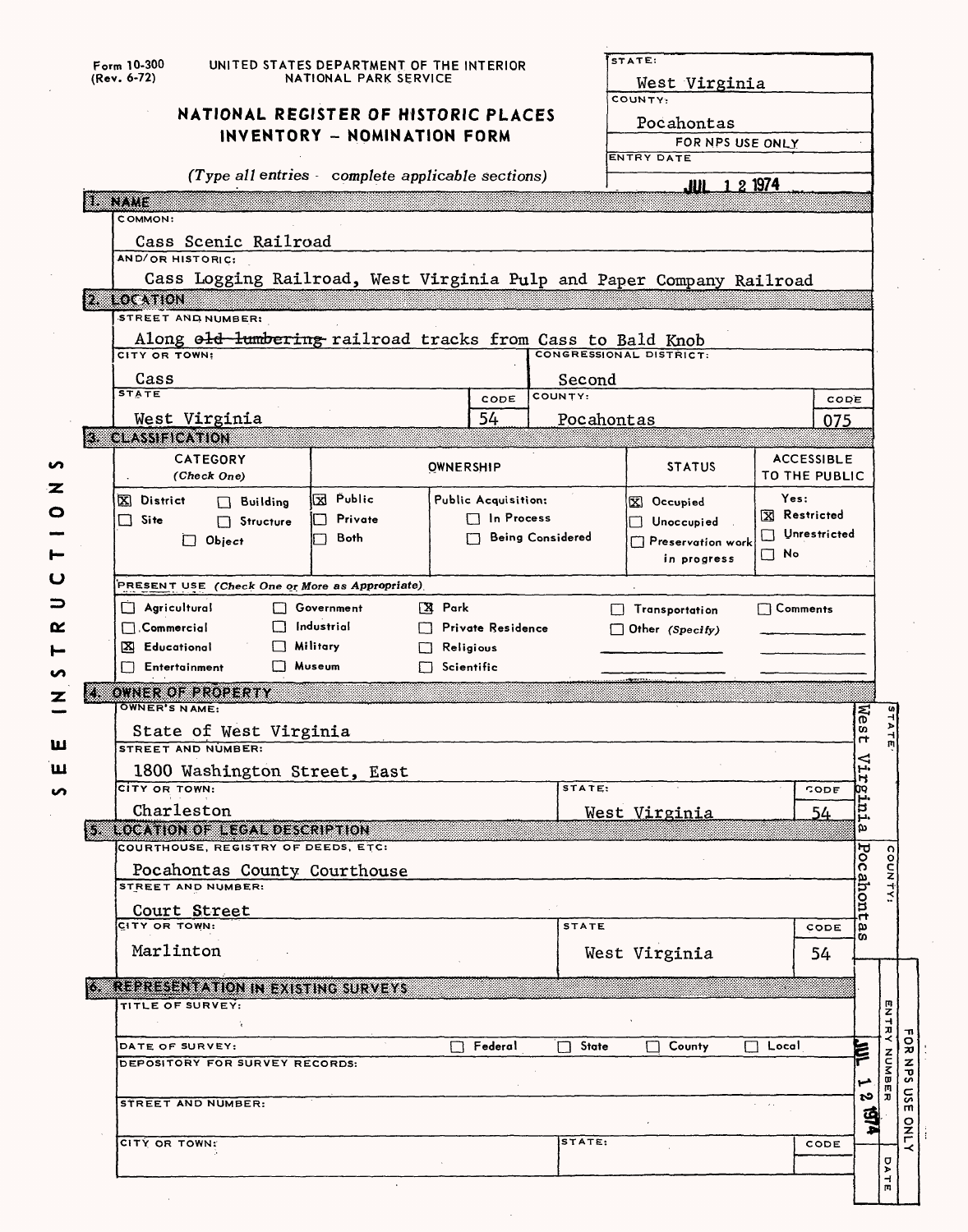| 17. DESCRIPTION                                                         |             |             |           |              |       |                    |
|-------------------------------------------------------------------------|-------------|-------------|-----------|--------------|-------|--------------------|
|                                                                         | (Check One) |             |           |              |       |                    |
| <b>CONDITION</b>                                                        | Excellent   | X.<br>Good  | Fair      | Deteriorated | Ruins | Unexposed          |
|                                                                         |             | (Check One) |           |              |       | (Check One)        |
|                                                                         | X Altered   |             | Unaltered |              | Moved | Original Site<br>⊠ |
| DESCRIBE THE PRESENT AND ORIGINAL <i>(if known)</i> PHYSICAL APPEARANCE |             |             |           |              |       |                    |

About the beginning of the twentieth century the lumbering industry developed on a large scale in mountainous eastern West Virginia south of its Eastern Panhandle. The coming of the Chesapeake and Ohio Railway to the hills of the present Cass area offered prospects of boom in a locale noted for rugged terrain and sparse population. Today the timber business is not the same in Cass, but the State of West Virginia has helped preserve a sense of the excitement of climbing to high vistas and transporting the raw product on steep inclines, for its Cass Scenic Railroad now carries on a tradition in the Monongahela National Forest. Only slight alterations to engines and improvement of track mark changes from the past.

#### THE RAILROAD LINE

The Cass Scenic Railroad is of standard guage track and extends from the old Chesapeake and Ohio Railway;depot in the hamlet of Cass, at 2452 feet elevation, to the summit of Bald Knob, at 4842 feet, a distance of nearly twelve rail miles over rough and winding terrain. Grades average between 4% and 5%, reaching 11% in some places with a ruling grade of 12% over a stretch of S-curve trackage. The area is so rugged and the climb so steep in one section that two switchbacks--zigzag arrangements which allow changing direction and curvature for easier mounting of a steep grade--were included to help ease the burden on the long mountain. In some segments the line makes 180° turns and passes in and out along changing contours. A perspective of this may be better had if one realizes that the straight-line distance from Cass to Bald Knob is only about four miles, but the train must travel nearly twelve miles to complete the trip.

# THE WATER TOWER

Line engines must rely on steam to power them to the summit, so this means there is a constant need for fuel and water. The latter element is supplied from a water tower formerly used by the Chesapeake and Ohio. This tank was constructed about 1900 and is located in the vicinity of the machine shop and an old planing mill on the level area near the depot. Supported by a high steel superstructure, the wooden tower is girded by heavy steel cables and capped with a gently sloping octagonal roof.

#### THE SHAY ENGINES

The Cass Scenic Railroad now maintains at least six Shay-type engines, an invention of Ephraim Shay used to conquer mountainous areas and serving Cass since about  $1902.$  The Shay generally has a conventional looking horizontal boiler, but it is mounted in a most unconventional lopsided position on a flatcar-like frame. Vertical cylinders balance the boiler and are connected to trucks--rather than driving wheels--with shafts, extension joints, universal joints and bevel gears. This contraption is deceptive, for it looks as though it can move only with lack of grace and maneuverability. Although essentially slow moving, a Shay does it with a maximum of action, its three cylinders and crossheads with pistons churning on an exposed crankshaft and universals :and extension joints whirling furiously at lazily rotating wheels. The gearing system makes it possible for every wheel on the engine and accompanying tender to act similar to a drive wheel. All wheels are interconnected in the trucks, so no wheel can turn independently. This allows tremendous traction which, when combined with a powerproducing gear ratio, makes a very sturdy and useful work engine.

**in**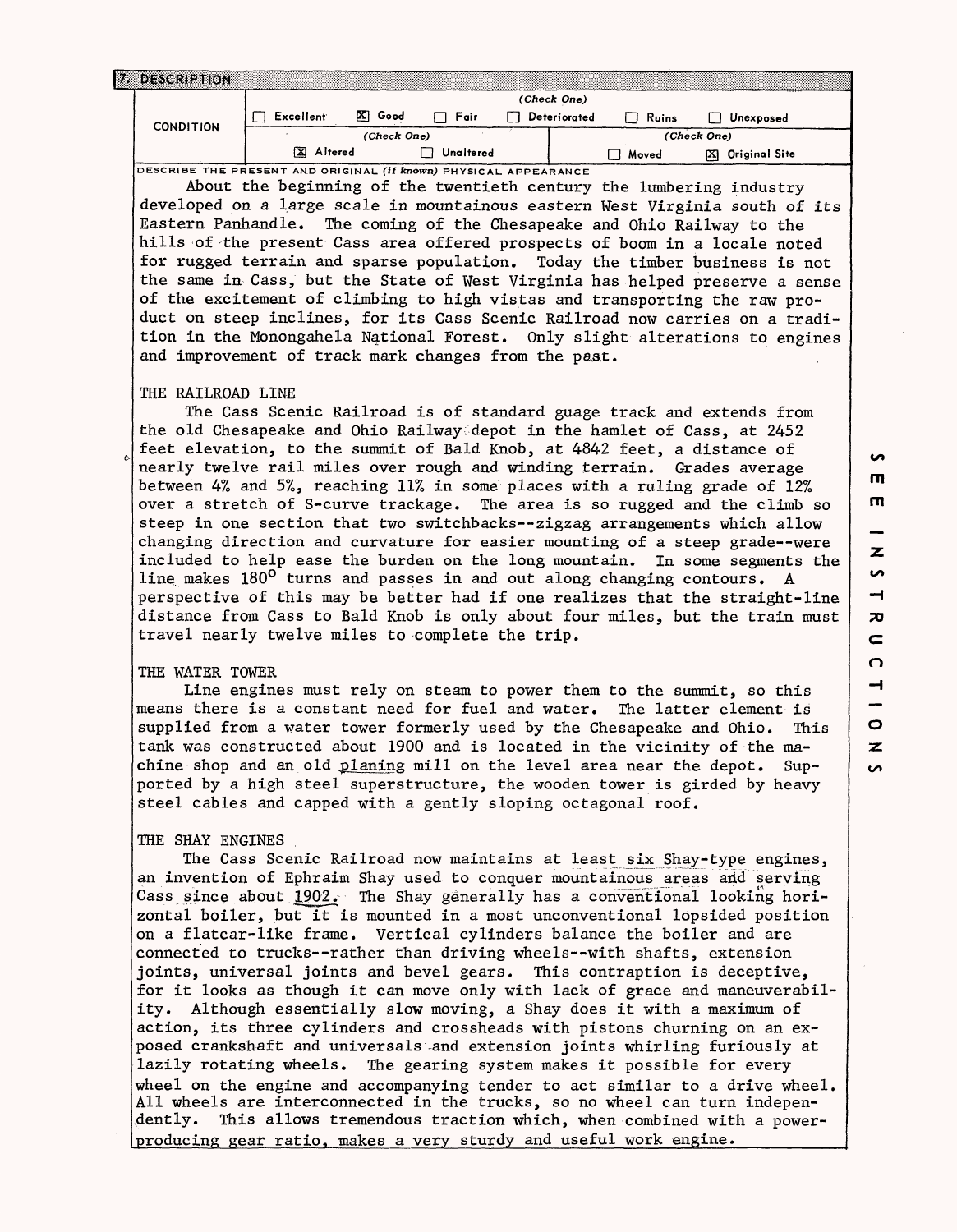| <u> International</u>                                    |                            |                    |                                       |
|----------------------------------------------------------|----------------------------|--------------------|---------------------------------------|
| PERIOD (Check One or More as Appropriate)                |                            |                    |                                       |
| Pre-Columbian                                            | 16th Century               | 18th Century       | 20th Century<br>EX I                  |
| 15th Century                                             | 17th Century               | 19th Century       |                                       |
| SPECIFIC DATE(S) (If Applicable and Known)               |                            |                    |                                       |
| AREAS OF SIGNIFICANCE (Check One or More as Appropriate) |                            |                    |                                       |
| Abor iginal                                              | $\Box$ Education           | Political<br>דו    | Urban Planning<br>$\vert \cdot \vert$ |
| $\Box$ Prehistoric                                       | Engineering<br>П           | Religion/Phi.<br>F | Other (Specify)                       |
| <b>Historic</b><br>t E                                   | RТ.<br>Industry            | losophy            |                                       |
| Agriculture                                              | Invention<br>П             | Science            |                                       |
| Architecture                                             | Landscape<br>П             | -Sculpture         |                                       |
| Art                                                      | Architecture               | Social/Human-      |                                       |
| X)<br>Commerce                                           | Literature<br>$\mathbf{1}$ | itarian            |                                       |
| Communications                                           | Military                   | Theater            |                                       |
| Conservation                                             | Music                      | Transportation     |                                       |

**STATEMENT OF SIGNIFICANCE**

Aside from being a major tourist attraction in West Virginia, the district surrounding Cass Scenic Railroad is one of the few areas in the United States where one can see an operation that captures so much of the flavor of the logging industry and, its commercial influence as it was practiced over fifty years ago.

At one time red spruce, yellow birch and hard maple were abundant on the mountains around Cass. Unfortunately, no nearby streams were large enough for log driving, and the valuable timber went uncut. Just prior to 1900, Samuel E. Slaymaker, one of the first lumbermen in the area, learned that the Chesapeake and Ohio Railway planned to run a line up the Greenbrier River from the Lewisburg area, passing the present location of Cass. He conceived of building a secondary spur from Cass to the timber fields and in 1900 moved toward fruition of plans by opening a logging camp near Leatherbark Creek just northeast of the town. Soon thereafter he began construction of the railroad across the Cheat Mountain area. This line, known as the Greenbrier, Cheat and Elk, was later extended northward to Cheat Junction, Randolph County, where it connected with the Western Maryland, and westward to Bergoo, near Webster Springs in Webster County. At the peak of operations over eighty-five miles of track were in use.

In 1902 the town was incorporated and named for Joseph K. Cass, Chairman of the Board of the West Virginia Pulp and Paper Company of New York. In the same year the West Virginia Spruce Lumber Company completed a large double-band mill at the mouth of Leatherbark Creek.

Like most lumber towns of the period, Cass exhibited a phenomenal growth rate. Between 1908 and 1920, the population was nearly 2000; the town contained a huge company store, two hotels, several restaurants, saloons and entertainment houses, two schools, three churches and over four hundred company-owned dwellings. Around 1910 the mill and holdings were transferred to the West Virginia Pulp and Paper Company. The building was destroyed by fire in 1922, but the flourishing state of business warranted quick rebuilding. It was sold again in 1942 to the Mower Lumber Company which ran it until July 1, 1960, when operations ceased.

It is small wonder that the economy of the entire area began to wane as timber became scarce and work was cut back. Many were laid off; others left for fear of unemployment. When the mill finally closed in 1960, the population of Cass had declined to 327. After operations stopped, the railroad equipment was sold for junk, and several miles of track were taken up.

In 1961 Mr. Russell Baum of Sunbury, Pennsylvania, appeared before the West Virginia Legislature with an impassioned plea to save the remaining tracks and three remaining engines for a tourist attraction. The cry

**S**  $\mathbf{z}$  $\bullet$  $\vdash$ u  $\Rightarrow$ i**uo** Z **LLJ yj to**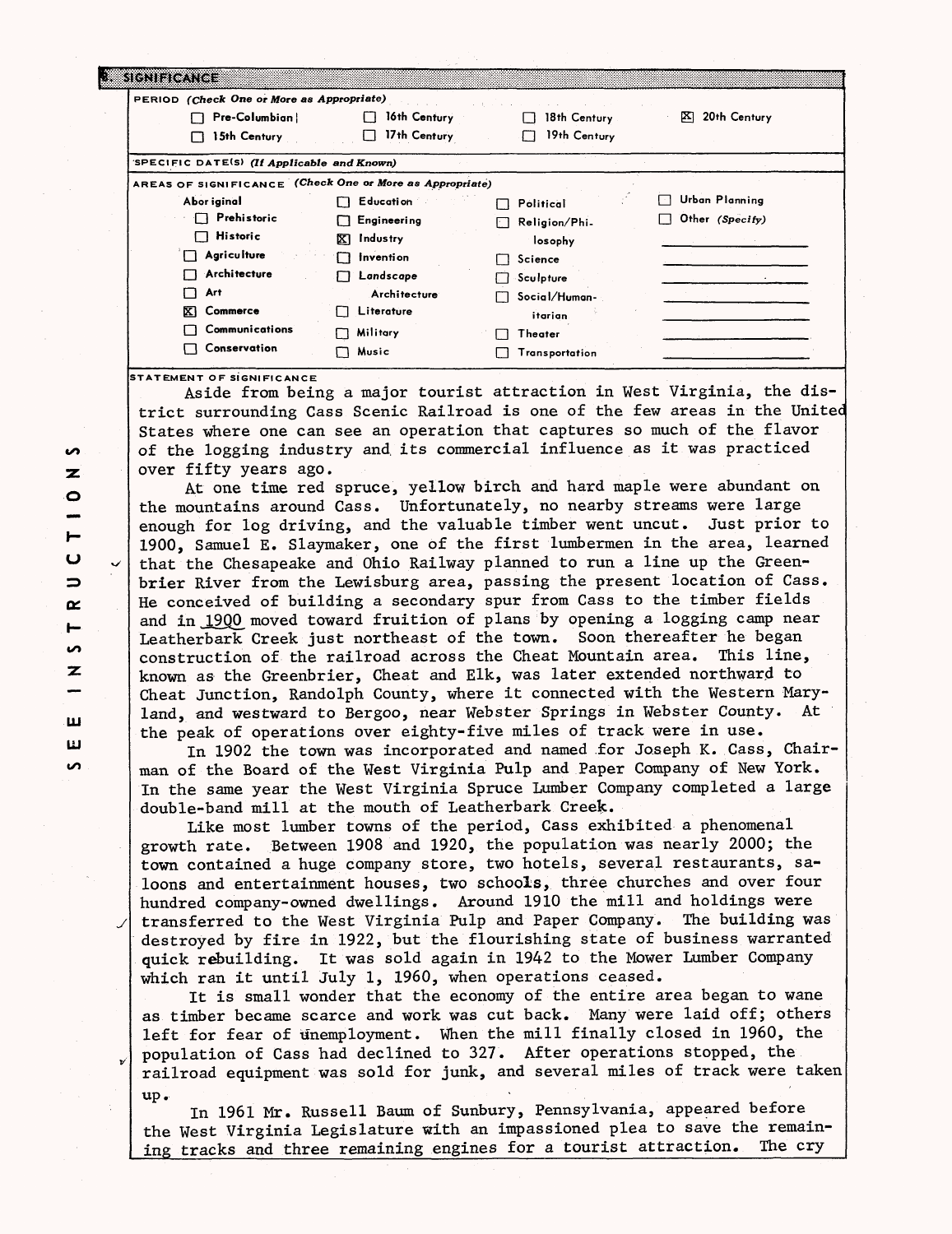| 9. MAJOR BIBLIOGRAPHICAL REFERENCES                                                            |                                                                                               |
|------------------------------------------------------------------------------------------------|-----------------------------------------------------------------------------------------------|
|                                                                                                | Blackhurst, W.E. Your Train Ride through History. Parsons, W.VA.: McClain                     |
| Printing Co., 1968.                                                                            |                                                                                               |
|                                                                                                | Boyd, Jim. "Cass: Geared Loco Haven." Railroad Model Craftsman, August<br>სე<br>ე             |
| 1972, 38-45.                                                                                   |                                                                                               |
|                                                                                                | $\frac{6}{5}$<br>Clarkson, Roy B. and Kenneth L. Carvell. "West Virginia's Logging Railroad-- |
|                                                                                                | Its Past and Present." Northeastern Logger, X (Dec. 1961), 20-21, 62-63.                      |
| Harr, Milt. "Bald Knob Bound on the Cass Scenic Railroad." Travel West                         |                                                                                               |
| Virginia, III (Summer 1964), 12-13.                                                            |                                                                                               |
|                                                                                                | Killoran, John P. "Saved: Switchbacks and Shays." Trains, XXIV (Jan. 1964)                    |
| $38 - 43.$                                                                                     |                                                                                               |
| 10 GEOGRAPHICAL DATA                                                                           |                                                                                               |
| LATITUDE AND LONGITUDE COORDINATES<br>DEFINING A RECTANGLE LOCATING THE PROPERTY               | LATITUDE AND LONGITUDE COORDINATES<br>O.<br>DEFINING THE CENTER POINT OF A PROPERTY           |
|                                                                                                | OF LESS THAN TEN ACRES<br>R<br>O                                                              |
| CORNER<br>LATITUDE<br><b>LONGITUDE</b>                                                         | LATITUDE<br>$\infty$<br><b>LONGITUDE</b>                                                      |
| Degrees Minutes Seconds   Degrees Minutes Seconds<br>38°                                       | ۱ñ<br>Degrees. Minutes Seconds  <br>Degrees Minutes Seconds                                   |
| 28:07<br><b>NW</b><br>79°<br>57'<br>46"<br>38°28'<br><b>NE</b>                                 | $17/59$ .                                                                                     |
| $07*$<br>79°<br>54'<br>41"<br>$38°$ 23' 49"<br>SE.                                             |                                                                                               |
| 79°<br>$54$ <sup>*</sup><br>41"<br>ـ 28.<br>$23 -$<br>49 -<br>79 o<br><b>SW</b><br>57 -<br>46. | ΨĒ                                                                                            |
| APPROXIMATE ACREAGE OF NOMINATED PROPERTY:                                                     | 45<br>acres                                                                                   |
| LIST ALL STATES AND COUNTIES FOR PROPERTIES OVERLAPPING STATE OR COUNTY BOUNDARIES             | ທ                                                                                             |
| STATE:<br>CODE                                                                                 | л<br>5<br>COUNTY<br>CODE                                                                      |
|                                                                                                | m                                                                                             |
| STATE:<br>CODE<br>22 u                                                                         | TTELETVFII<br>COUNTY:<br>CODE                                                                 |
|                                                                                                |                                                                                               |
| STATE:<br>CODE                                                                                 | z<br>COUNTY:<br>MAY 1 6 1974<br>CODE                                                          |
|                                                                                                |                                                                                               |
|                                                                                                | n<br>NATIONAL                                                                                 |
| STATE:<br>CODE                                                                                 | COUNTY:<br>–1<br>CODE                                                                         |
|                                                                                                | <b>REGISTER:</b><br>ᅎ                                                                         |
| <b>TELEORM PREPARED BY</b>                                                                     | c                                                                                             |
| NAME AND TITLE:                                                                                | O                                                                                             |
| James E. Harding, Research Analyst and Ted McGee, Field Agent                                  |                                                                                               |
| <b>ORGANIZATION</b>                                                                            | DATE<br>ᅥ                                                                                     |
| West Virginia Antiquities Commission<br><b>STREET AND NUMBER:</b>                              | May 13, 1974                                                                                  |
|                                                                                                | O                                                                                             |
| Old Mountainlair, West Virginia University<br>CITY OR TOWN:                                    | z                                                                                             |
|                                                                                                | <b>STATE</b><br>CODE<br>ın                                                                    |
| Morgantown                                                                                     | West Virginia<br>54                                                                           |
| 12 STATE LIAISON OFFICER CERTIFICATION                                                         | NATIONAL REGISTER VERIFICATION                                                                |
|                                                                                                |                                                                                               |
| As the designated State Liaison Officer for the Na-                                            |                                                                                               |
| tional Historic Preservation Act of 1966 (Public Law                                           | I hereby certify that this property is included in the<br>National Register.                  |
| 89-665), I hereby nominate this property for inclusion                                         |                                                                                               |
| in the National Register and certify that it has been                                          |                                                                                               |
| evaluated according to the criteria and procedures set                                         |                                                                                               |
| forth by the National Park Service. The recommended                                            | Director, Office of Archeology and Historic Preservation                                      |
| level of significance of this nominations:                                                     |                                                                                               |
| ocal<br>National<br>State                                                                      |                                                                                               |
|                                                                                                | Date                                                                                          |
| Name                                                                                           |                                                                                               |
|                                                                                                | <b>ATTEST</b>                                                                                 |
| <b>Leonard M. Davis</b>                                                                        |                                                                                               |
| Title                                                                                          |                                                                                               |
| State Historic Preservation<br>Officer                                                         |                                                                                               |
|                                                                                                | Keeper of The National                                                                        |
| May 13, 1974<br>Date                                                                           | Date                                                                                          |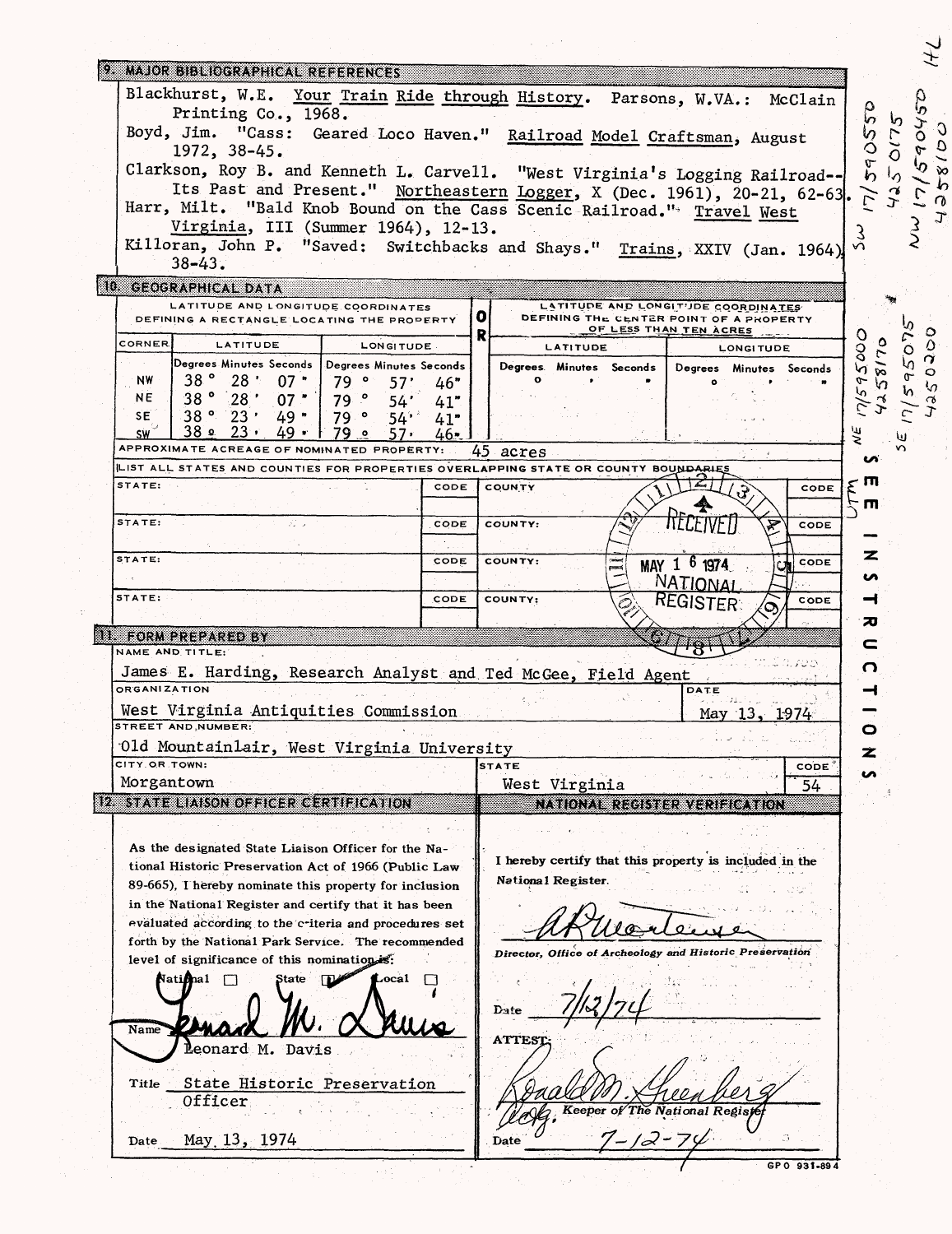| Form 10-300a<br>(July 1969) | UNITED STATES DEPARTMENT OF THE INTERIOR<br>NATIONAL PARK SERVICE | STATE               |      |  |
|-----------------------------|-------------------------------------------------------------------|---------------------|------|--|
|                             |                                                                   | West Virginia       |      |  |
|                             | NATIONAL REGISTER OF HISTORIC PLACES                              | <b>COUNTY</b>       |      |  |
|                             | INVENTORY - NOMINATION FORM                                       | Pocahontas          |      |  |
|                             |                                                                   | FOR NPS USE ONLY    |      |  |
|                             |                                                                   | <b>ENTRY NUMBER</b> | DATE |  |
|                             | (Continuation Sheet)                                              | 1 2 1974            |      |  |
| (Number all entries)        |                                                                   |                     |      |  |

7. DESCRIPTION (Continued)

Each engine is painted black and trimmed in gold. Air brakes are standard, and the smoke stacks are crowned in a manner which cuts down the danger of spitting embers. Several operating Shays were originally used in the area, but others have been brought from as far away as the Pacific coast. Size varies from around forty tons to well over one hundred tons, and oil and coal burners operate together. All were made from about 1902 to 1925. These engines are maintained and refurbished on the site, and they are joined in service by a few lesser-known types of rugged engines like the Heisler and Climax

8. SIGNIFICANCE (Continued)

 $\overline{\nu}$ 

was immediately taken up by many citizens and newspapers of West Virginia. The legislature responded with an appropriation of \$150,000 for the purchase and improvement of the railroad, shop and about seven miles of track. Today, the line extends from Cass to Bald Knob, a distance of twelve miles, and at least eight engines serve the growing tourist industry.

The equipment was renovated during the winter of 1962-63. On June 15, 1963, the line was officially named the Cass Scenic Railroad and was opened to tourist travel. Interest in the run up the mountain and down was great from the beginning, and the first season (73 days) drew 22,956 paying customers. Over 70,000 rode the rails to the summit in 1970.

Cass Scenic Railroad revives a past in the rugged mountains of eastern West Virginia where the lumbering interests thrived and spurred a commerce which made the Cass vicinity a boom area. It uses the same route of old and depends on the heavy-duty engines made famous in such logging operations over fifty years ago.

9. MAJOR BIBLIOGRAPHICAL REFERENCES (Continued)

Koch, Michael. The Shay Locomotive: Titan of the Timber. New York: World Press, 197L (pp. 116-18, 124, 134)

Neighbors, Kyle, comp, and ed. The Lima Shays on the Greenbrier, Cheat & Elk Railroad Company. Parsons, W. Va.: McClain Printing Co., 1969.

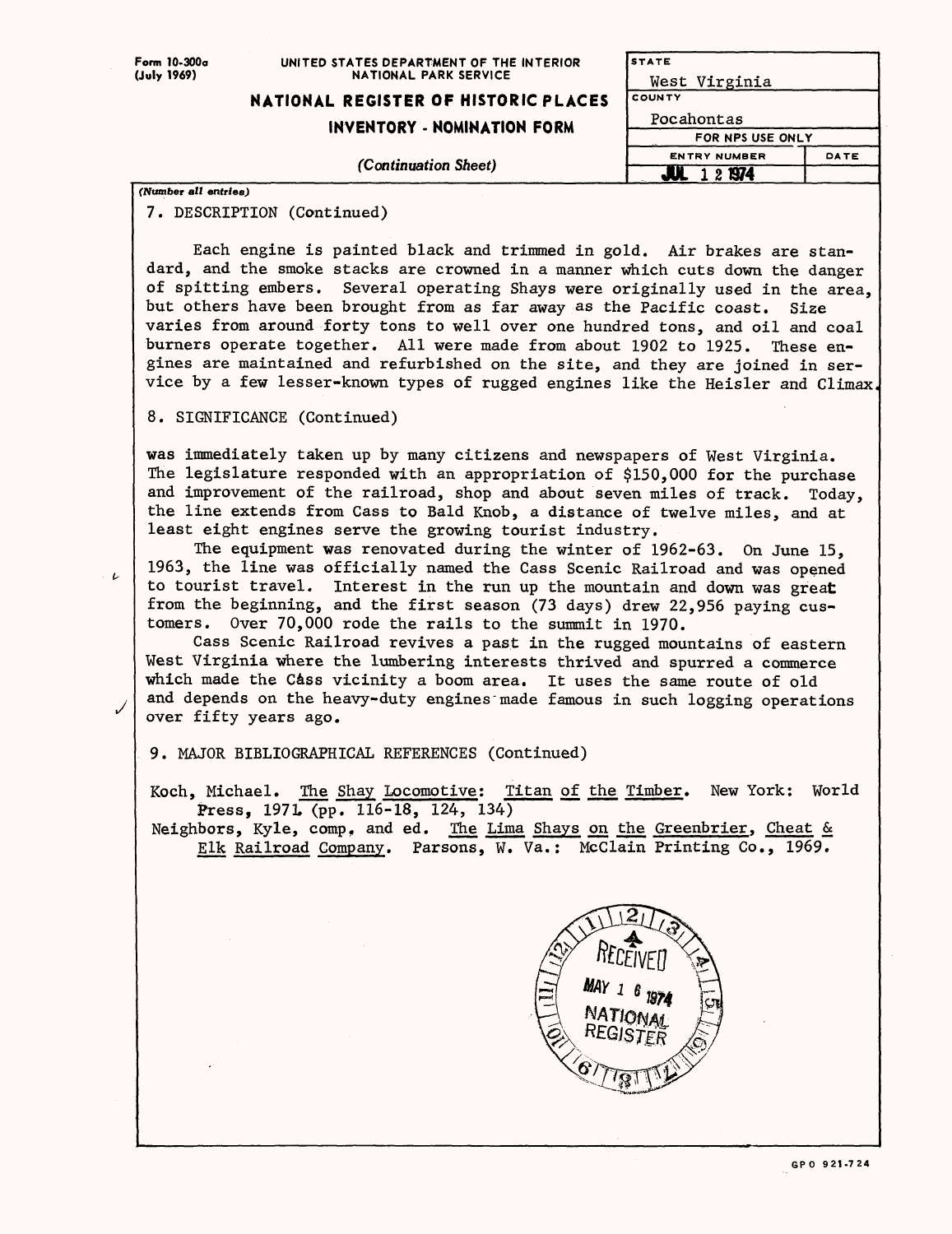| Form 10-300a<br>(July 1969) | UNITED STATES DEPARTMENT OF THE INTERIOR<br><b>NATIONAL PARK SERVICE</b><br>NATIONAL REGISTER OF HISTORIC PLACES | Corrected Copy<br><b>STATE</b><br>West Virginia<br>COUNTY<br>Pocahontas |      |  |
|-----------------------------|------------------------------------------------------------------------------------------------------------------|-------------------------------------------------------------------------|------|--|
|                             | <b>INVENTORY - NOMINATION FORM</b><br>(Continuation Sheet)                                                       | FOR NPS USE ONLY                                                        |      |  |
|                             |                                                                                                                  | <b>ENTRY NUMBER</b>                                                     | DATE |  |
| (Number all entries)        |                                                                                                                  |                                                                         |      |  |

# 7. DESCRIPTION (Continued)

Each engine is painted black and trimmed in gold. Air brakes are standard, and the smoke stacks are crowned in a manner which cuts down the danger of spitting embers. Several operating Shays were originally used in the area, but others have been brought from as far away as the Pacific coast. Size varies from around forty tons to well over one hundred tons, and oil and coal burners operate together. All were made from about 1902 to 1925. These engines are maintained and refurbished on the site, and they are joined in service by a few lesser-known types of rugged engines like the Heisler and Climax All trackage is to be included in the nomination and approximately thirty feet on each side of the center of the track.

## 8. SIGNIFICANCE (Continued)

was immediately taken up by many citizens and newspapers of West Virginia. The legislature responded with an appropriation of \$150,000 for the purchase and improvement of the railroad, shop and about seven miles of track. Today, the line extends from Cass to Bald Knob, a distance of twelve miles, and at least eight engines serve the growing tourist industry.

The equipment was renovated during the winter of 1962-63. On June 15, 1963, the line was officially named the Cass Scenic Railroad and was opened to tourist travel. Interest in the run up the mountain and down was great from the beginning, and the first season (73 day) drew 22,956 paying customers. Over 70,000 rode the rails to the summit in 1970.

Cass Scenic Railroad revives a past in the rugged mountains of eastern West Virginia where the lumbering interests thrived and spurred a commerce which made the Cass vicinity a boom area. It uses the same route of old and depends on the heavy-duty engines made famous in such logging operations over fifty years ago.

## 9. MAJOR BIBLIOGRAPHICAL REFERENCES (Continued)

Koch, Michael. The Shay Locomotive: Titan of the Timber. New York: World Press, 1971. (pp. 116-18, 124, 134)

Neighbors, Kyle, comp. and ed. The Lima Shays on the Greenbrier, Cheat & Elk Railroad Company. Parsons, W.Va.: McClain Printing Co., 1969.